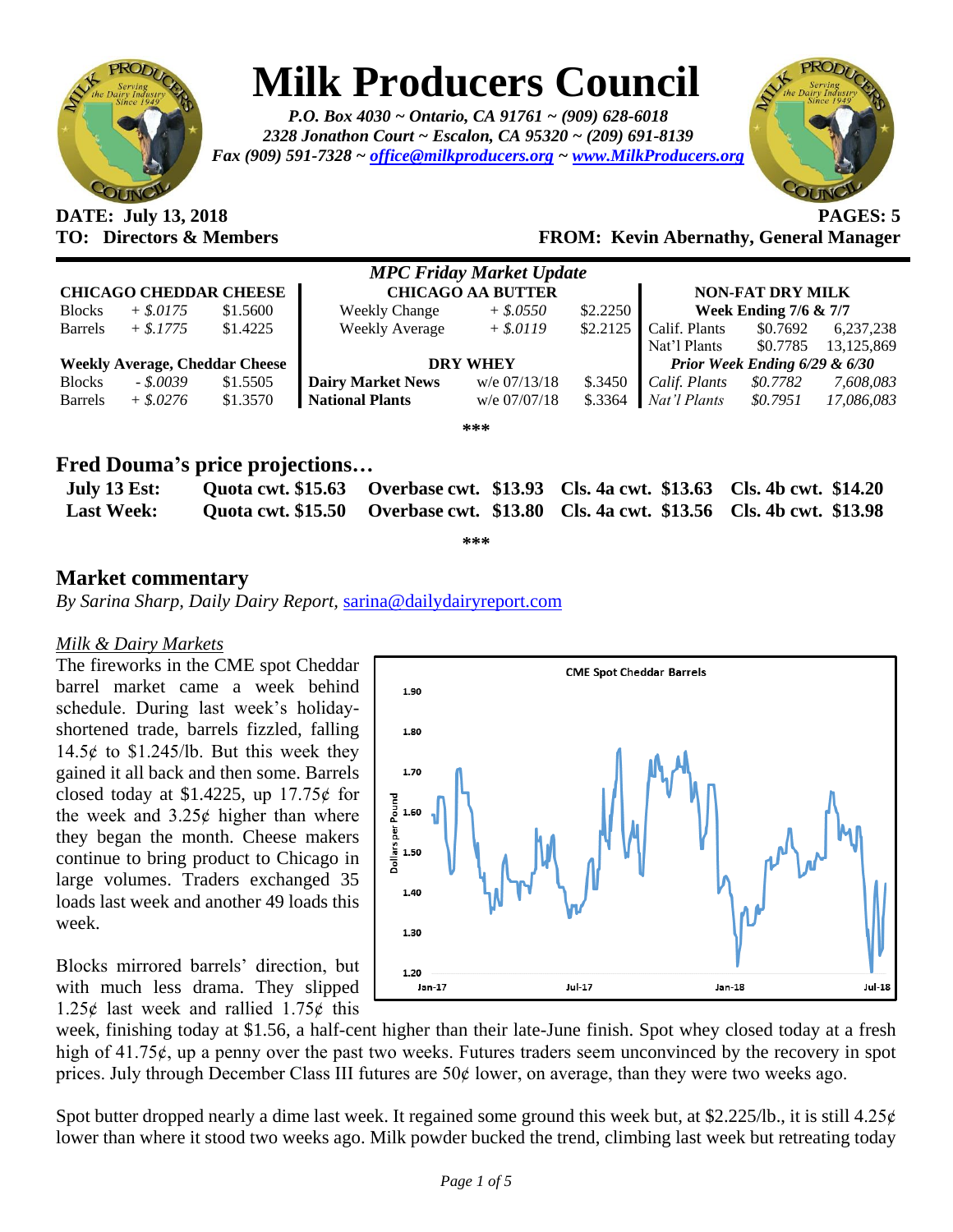

to 75.5ȼ. Still, spot nonfat dry milk (NDM) is up  $0.75\epsilon$  over the past couple weeks. Class IV futures continue to lose ground. 2018 contracts are down  $29¢$ , on average, since late-June, with values well below \$15 through February 2019.

Most dairy product prices are also moving lower abroad. German butter is now trading below \$3/lb. for the first time since early April. At last week's

Global Dairy Trade (GDT) auction, the GDT index tumbled 5%, its worst performance since March 2017. Compared to the previous event, the average winning price for whole milk powder fell 7.3%, skim milk powder (SMP) dropped 4.6%, Cheddar lost 4.3% and butter was down 4%.

The dairy trade had a lot of data to digest along with their Fourth of July hot dogs. USDA published its Dairy Products report and export data last Thursday. In May, U.S. butter production was 168 million pounds, up 2.8% from a year ago, driven by a 10.6% jump in California butter output. A shortage of truckers and the high cost of freight is reducing the margin to move cream out of the West, so the churns ran full in May. Compared to May 2017, the U.S. produced 1.4% more cheese, 2.1% more whey powder, and 3.7% less milk powder. Manufacturers' inventories of NDM slipped a little from April to May, falling 3.1% below prior year levels.



U.S. dairy product exports remained strong in May. Combined volumes of all dairy product exports were the third-highest on record, accounting for 17.2% of U.S. milk solids production, according to the U.S. Dairy Export Council. Cheese exports dropped 15% from the unusually strong shipments of a year ago, but volumes were still respectable. Fluid milk sales abroad also fell short of year-ago levels. But all other categories of U.S. dairy product exports reported double-digit year-over-year gains. However, the trade shrugged off the data as old news, focusing instead on diminishing trade prospects in the months ahead. Steeper Mexican and Chinese tariffs on U.S. dairy products went into effect late last week. *Dairy Market News* reports slower export demand for cheese in particular, "as Mexico looks to European markets to avoid increasing U.S. import tariffs."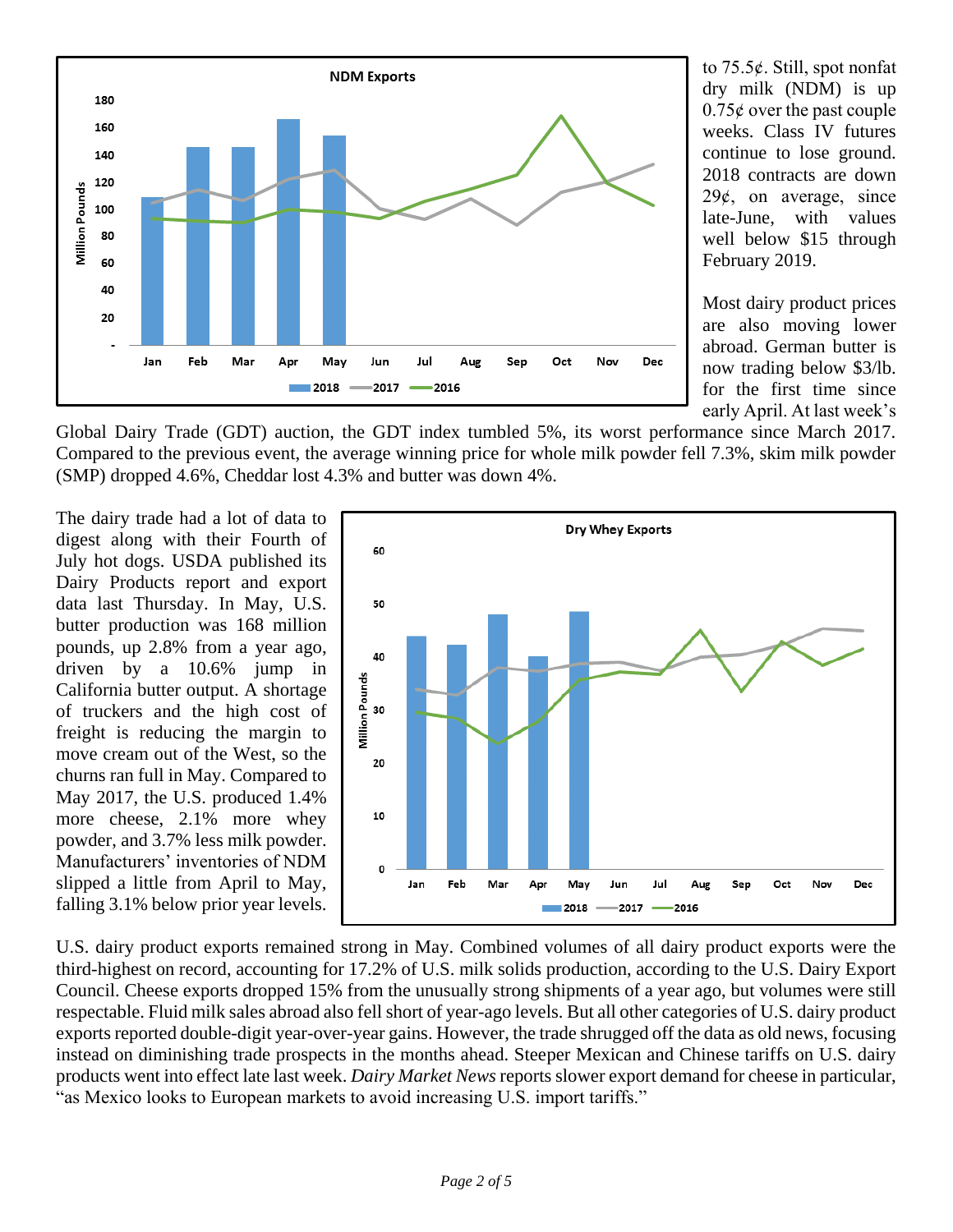

Escalating trade tensions have had a chilling effect on the U.S. dairy markets, which were just starting to heat up before talk of tariffs banished the bulls from the dairy pit. The *Daily Dairy Report* estimates that the difference between milk futures on May 30 – before the market was walloped by tariff announcements – and today translates to \$380 million in forfeited revenue for dairy producers in July, with losses near \$372 million in August. The dairy sector should not blame all of the six-week selloff on trade disputes, but the industry would undoubtedly be better off if it hadn't become one of many casualties in the trade war.

Dairy producers who were looking forward to more palatable milk prices in the second half of the year have suffered a huge psychogical – and financial – blow. Sellouts and slaughter volumes are accelerating. Slaughter volumes in the first half of the year were 4.7% higher than during the first six months of 2017.

Dairy producers around the country also complain that heat and humidity are sapping milk volumes and components. Rising cream multiples and lower discounts confirm that the milk market is tightening. In the Midwest, some buyers purchased spot loads of milk at a premium to Class III for the first time since March. Hopefully, these tighter milk supplies will soon translate to better prices.

#### *Grain Markets*

The feed markets have taken another step back. Caught in China's crosshairs, the soybean market languishes near ten-year lows. September soybean futures closed today at \$8.245 per bushle, down nearly  $45¢$  over the past two weeks. At \$325.40 per ton, September soybean meal is down \$5.40 so far this month. September corn futures slipped to \$3.4125 per bushel, down nearly  $20¢$  since late-June.

USDA tried to assess the impact of tariffs on the U.S. soybean trade, lowering its outlook for 2018- 19 exports by 250 million bushels. With that, domestic soybean inventories on August 31, 2019, are expected to surge to 580 million bushels, a new record. The soybean crop is in excellent shape, but much depends on August weather.

The corn crop is also faring well, with 75% in good or excellent condition. But after weeks of scorching temperatures and hit-or-miss rains, there are certainly some trouble spots. Next week's rains are expected to come just in time to favor the crop during pollination, boosting yields for a crop with plenty of potential. Nonetheless,



strong exports and rising feed demand are likely to trim U.S. end-of-season corn stocks to 1.68 billion bushels, down from 2.03 billion bushels at the end of the 2017-18 season.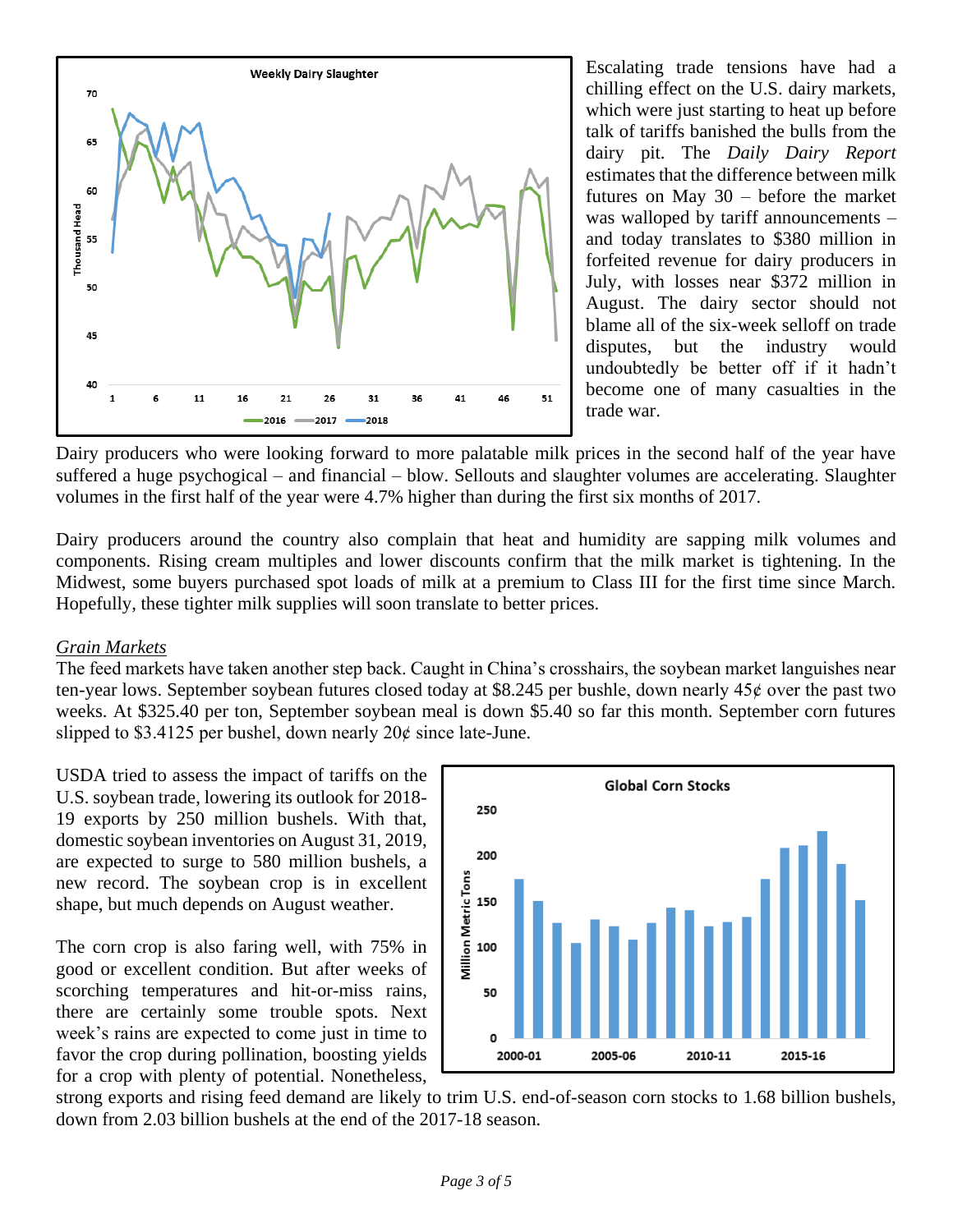Global corn inventories are projected to drop sharply in the coming year, as China aggressively steps up its industrial corn usage. USDA expects world corn stocks at 152 million metric tons at the end of the upcoming season, down more than 20% from this season and more than a third lower than where they stood at the end of the 2016-17 crop year. These stock levels don't jive with sub-\$4 corn, suggesting that the corn market may have grown too complacent after years of burgeoning supplies.

\*\*\*

## **Complying with asbestos requirements for renovations and demolitions**

*By Kevin Abernathy, MPC General Manager* 

MPC would like to remind anyone who is planning to renovate or demolish structures on their dairy operation to keep asbestos regulations in mind. The San Joaquin Valley Air Pollution Control District enforces national asbestos requirements which must be followed when demolishing or renovating structures.

The District defines a demolition as the taking out of any load-supporting structural member of a facility. This includes complete demolitions and any related handling operations. The exception is the demolition of single family residences being replaced by single family residences.

Renovations are defined as altering the facility in any way, including the removal of asbestos material from structures. If the renovation project involves moving an excess of 160 square feet, 260 linear feet, or 35 cubic feet, a Cal-OSHA Certified Asbestos Consultant (CAC) is required to inspect the material for asbestos.

If your next project falls under either of these categories, there are a few requirements you must follow:

- CAC asbestos survey of the structure
- An asbestos notification to the Air District
- Payment of applicable fees to the Air Districts
- A 10-day waiting period between notification and start of work
- Removal of asbestos by a licensed asbestos abatement contractor
- Access to the structure for Air District inspection
- A Demolition or Renovation Permit Release

Additional information regarding asbestos compliance is available [here.](http://www.valleyair.org/busind/comply/asbestosbultn.htm)

\*\*\*

## **June 2018 California Dairy Quality Assurance Program Newsletter**

*By Kevin Abernathy, MPC General Manager* 

The June e-update from the California Dairy Quality Assurance Program (CDQAP) provides information on new

research regarding dehorning and polled genetics. Dr. Michael Payne of UC Davis' School of Veterinary Medicine details recently updated procedures for dehorning/disbudding that are recommended by the American Association of Bovine Practitioners. The article gives important recommendations when using techniques like hot-iron disbudding and the use of caustic paste.